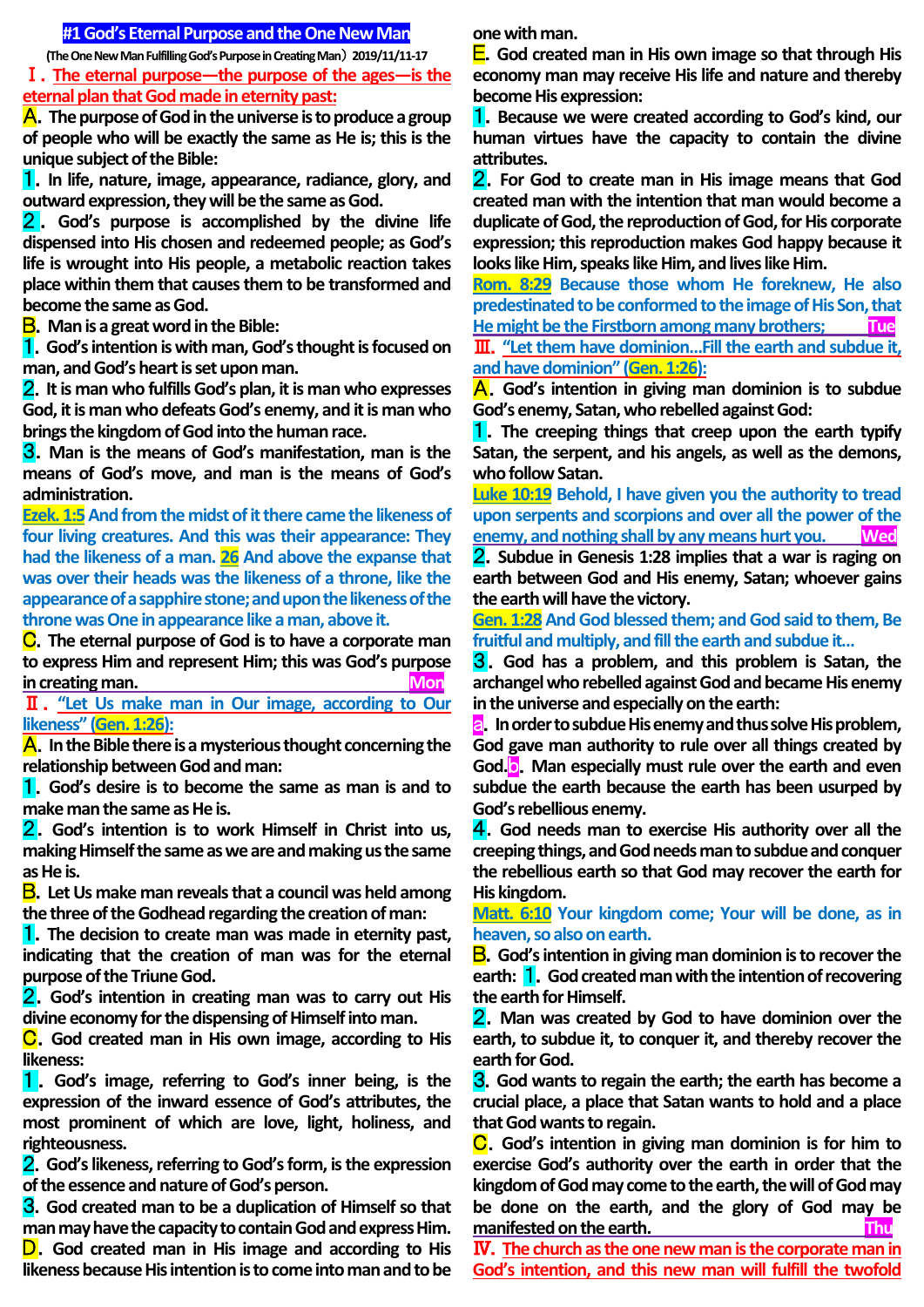**purpose of bearing God's image to express Him and of fighting against God's enemy for God's kingdom:**

**Col. 3:10-11 And have put on the new man, which is being renewed unto full knowledge according to the image of Him who created him, Where there cannot be Greek and Jew, circumcision and uncircumcision, barbarian, Scythian, slave, free man, but Christ is all and in all.** 

A.**The Bible reveals that the one new man is not an individual but a corporate, universal man:**

1.**The new man is a corporate God-man:**

a.**The first God-man, the firstborn Son of God, is the Head of this corporate God-man—the new man.**

b.**The many God-men, the many sons of God, are the Body of this corporate God-man—the new man.**

2.**We, the believers in Christ, are all one with Christ to be the new man; we all are parts of the one new man:**

**a.** There are many believers and many local churches, but **there is only one new man in the universe.**

b.**All the believers are components of this one corporate and universal new man. Fri**

B.**The one new man is a warrior fighting against God's enemy:**

**Eph. 6:10-12 Finally, be empowered in the Lord and in the might of His strength. Put on the whole armor of God that you may be able to stand against the stratagems of the devil, For our wrestling is not against blood and flesh but against the rulers, against the authorities, against the world-rulers of this darkness, against the spiritual forces of evil in the heavenlies.**

1.**The warrior is not a status of the church but an aspect of the church as the new man.**

2.**The church as the corporate new man is the warrior, and the believers together make up this new man.**

3.**We must fight the spiritual warfare not individually but in the Body, in the one new man.** Sat

**Crucial Point**⑴**:Man manifests God's glory**

**Gen. 1:26 And God said, Let Us make man in Our image, according to Our likeness;**

OL1:**God created man in His own image so that through His economy man may receive His life and nature and thereby become His expression.**

OL2:**Because we were created according to God's kind, our human virtues have the capacity to contain the divine attributes.**

OL3:**For God to create man in His image means that God created man with the intention that man would become a duplicate of God, the reproduction of God, for His corporate expression; this reproduction makes God happy because it looks like Him, speaks like Him, and lives like Him.**

**Man was created in God's image in order to be God's expression. God is the center of the universe, but He needs an expression, and this expression is through man…. The millions of angels cannot be the expression of God. God needs a corporate man to express Him. You should never despise the fact that you are a man.**

**We may talk about the church as the expression of Christ, but we may not realize what the expression of Christ is. The Christ whom the church must express is** 

**the man upon the throne. If we would express Christ, we need to realize Christ today is still a man. We do not express merely God; we express God in a man. The church is the expression of Christ. This means that the church is an expression not merely of God but also of a man.**

**The The vision in Ezekiel 1 reveals three crucial matters concerning the four living creatures' bearing the appearance of a man. First, God's glory is manifested upon them. The manifestation of God's glory depends upon their having the appearance of a man. Where they are, there God's glory is. God's glory is not separate from them, and apart from them God's glory cannot be manifested. Second, these living creatures are the means of God's move. God's move depends on them. When they move, God will move, for His move is with them. Third, the four living creatures, who bear the appearance of a man, are the means of God's administration. Ezekiel 1 reveals that God is sitting on the throne. God's throne dominates everything on earth and everything recorded in this book. This throne, therefore, is the center of God's administration. However, the center of God's administration depends on the four living creatures having the appearance of a man. Because of this, there is the administration of God'sthrone. If we put these three things together, we will see that man is the means of God's manifestation, that man is the means of God's move, and that man is the means of God's administration. In God's eyes and in God's hands, man hassuch an important position.** 

**Application to young people and college students**

**From the viewpoint of the vision of God's economy, we see that the man is very important. In God's plan, man is the center, the meaning and the V.I.P of the universe. You should tell this as gospel to Japanese young people. God loves man, treasures man and cares for man. Do not underestimate yourself or think you are a person without any significance. That thought is totally wrong. Among the advanced nations, Japan records the highest suicide rate of young people (age 15-34). Also the first cause of death among young people is the suicide. So the church has the responsibility to preach the gospel to the young people.** 

**Do not think "God cannot use you because your grades are not good, even bad". This thought is wrong absolutely. The members of the Body of Christ have various functions and you have your own function. And regardless what kind of member you are, there are three common features.** ⑴**You are a man that manifests God's glory,** ⑵**God moves on the earth through you,** ⑶ **God executes His administration through you. Because of these three, you are the center, the meaning, the V.I.P of the universe. So do not be discouraged by seeing yourself. Do not be proud by seeing yourself, either. If you had some merits, there cannot be any greater things than God's glory, God's move and God's administration. You should thank God and boast for these.** 

**For instance, somebody may be a target of bullying**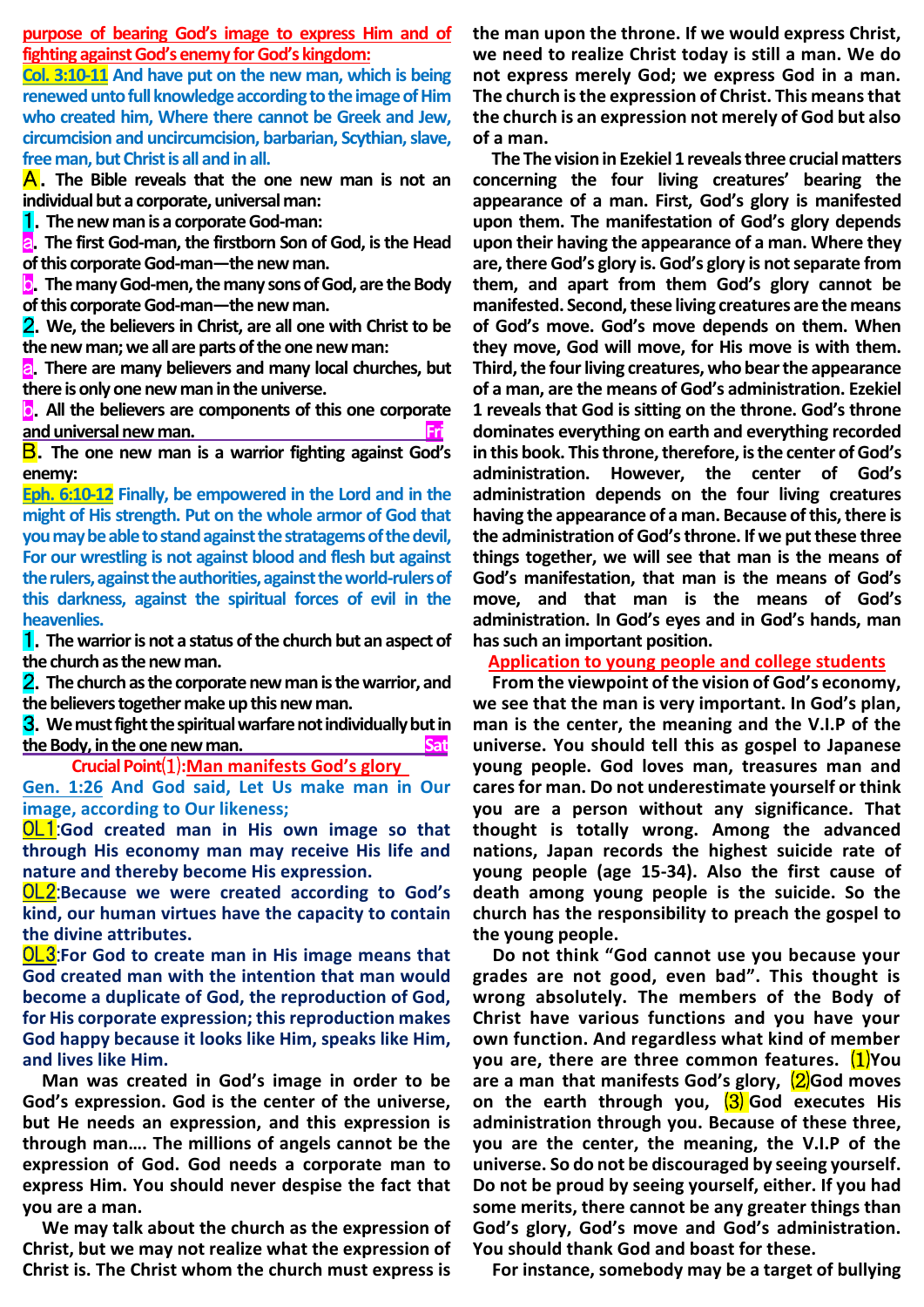**in your class. You can pray for this person and the ones who are bullying and love and care for this person. Many students are afraid of caring for the bullied one because they don't want to become the target. Because God's glory is the manifested God, if you love this person with the love of God, you will have God's glory on your being. It is even more wonderful if you can preach the gospel to this person. God can go out to move with man and execute His administration. God's administration is the arrangements to dispense God. To execute God's administration is to dispense the riches of Christ as the gospel.** 

**Oh, I'm a man! I'm the meaning of the universe! Yes, I'm a man! I'm the meaning of the universe! God made me such, I am so much!**

#### **I'm the center and the meaning of the universe!**

**Prayer**:**"Oh Lord Jesus, thank You that I am very important in God's eyes. Because through me as a man, God can express glory, can move and can execute God's administration. So I wound not despise myself. I as well as my friends, are the center and the meaning and the V.I.P of the universe. Hallelujah! Let me preach this gospel to my friends!" Crucial Point**⑵**:In the cooperate life, return to the spirit and pray, fight against Satan, rule over Satan, and recover the earth**

**OL1: God's intention in giving man dominion is to subdue God's enemy, Satan, who rebelled against God.**

**OL2: Man was created by God to have dominion over the earth, to subdue it, to conquer it, and thereby recover the earth for God.**

## **OL3:** God wants to regain the earth; the earth has become a **crucial place, a place that Satan wants to hold and a place that God wants to regain.**

**The first aspect of God's intention [in giving man dominion] is to deal with His enemy,….Satan, typified by the creeping things. In the Bible, the creeping things are demonic, devilish, and Satanic….Satan is typified by the serpent. In Revelation 12:9 Satan is called the "ancient serpent."**

**We need to express God and to deal with Satan in our home life…. I have learned this by experience. Sometimes, when I saw Satan expressed in the members of my family, I did not say a word. I went to my bedroom, knelt down, and prayed, "Lord, bind the serpent." A number of times I realized that I myself was expressing the serpent. Again I ran away to pray, "O Lord, forgive me. Bind the serpent." On many occasions, the divine authority of God is not exercised. The evil power of Satan is expressed instead…. We all must realize that today God has this double goal to accomplish to express Himself and to deal with His enemy. It is not really your husband who loses his temper. It is the serpent. It is not really your wife who says something to provoke your temper. It is the serpent. Do not deal with the husband and do not deal with the wife. It is not their fault. We must deal with the serpent that is behind them. Exchanging words can never deal with Satan. The more we argue, the more Satan gains ground. The only way to deal with Satan is to go on our knees, pray, call on the name of Jesus, and ask Him to bind the serpent.**

**The second aspect of God's intention in giving man** 

**dominion is to recover the earth. Man is to have dominion over the earth, to subdue it, and to conquer it. To conquer the earth means that the enemy is there already, that a war is raging. Therefore, we must fight and conquer.**

**The young people who are preparing to enter into marriage must realize that marriage is a battle. Many of us know this by experience. Even when we were on our honeymoon, we were on the battlefield, fighting with our husband or wife. If we did not fight outwardly, we fought inwardly. Every area of life—school life, work life, family life—is a battlefield. The enemy never sleeps.All day long he is on the alert, not only in the family life, but also in the church life. Even in the church life, Satan and all his messengers are busy. On the earth a warfare is raging. God's intention is to recover the earth.**

**The third aspect of God's intention in giving man dominion is to bring in God's authority, to exercise God's authority over the earth. Man must exercise God's authority in order that the kingdom of God may come to earth, that the will of God may be done on earth, and that the glory of God may be manifested on earth. All of this will be on the earth. God will never be satisfied to have His kingdom only in the heavens. Neither will He be happy to have His will done only in the heavens nor to see His glory expressed only in the heavens. He wants all these things to happen on the earth. This is the responsibility of the church today. In the church we have the kingdom of God. In the church the will of God is done.**

## **Application to the cooperate life, such as business life,**

# **marriage life, campus life, and church life**

**You are a vessel to contain God and to express God. However, in many cases, you fail to express God but express Satan. When you see your partner, your colleague, or even yourself are expressing Satan, you need to realize Satan is actively working behind them or in your flesh. Who makes a person burst out in anger is not him but Satan. In your social life, family life, and every cooperate living, you need to see the work of Satan is very active. Standing against this Satan and the evil spirits become possible only by praying in the spirit and staying in the Body of Christ.**

**Don't stay in the negative and complex mind that was attacked by Satan, but instead, return to your spirit and pray in the spirit. And also pray with your partner to bind Satan. For example, Satan try to infuse into your mind a thought to hate your spouse by whispering, "My husband is lazy and idle so I should complain," or "My wife is always behaving emotionally." However, in a very real sense, one who cause this discord is Satan. Stay in church life and pray not according to your mind but in your spirit. The spirit of man is a city of refuge where you can flee from Satan's whispering and temptations. If you continue thinking about the words whispered by Satan, you soon become a slave of Satan. You should pray like this; "O Lord Jesus. I should not walk according to the feeling that came up during the conversation with Satan. Staying at the mind attacked by Satancauseme to be a slave of Satan. I return tomy spirit, a city of refuge, and pray. I listen to and follow the word of God. I refuse the word of Satan. I pray in the spirit, fight in the name of the Lord, and bind Satan. Amen!"**

**Crucial Point**⑶**: Fight spiritual warfare with partners**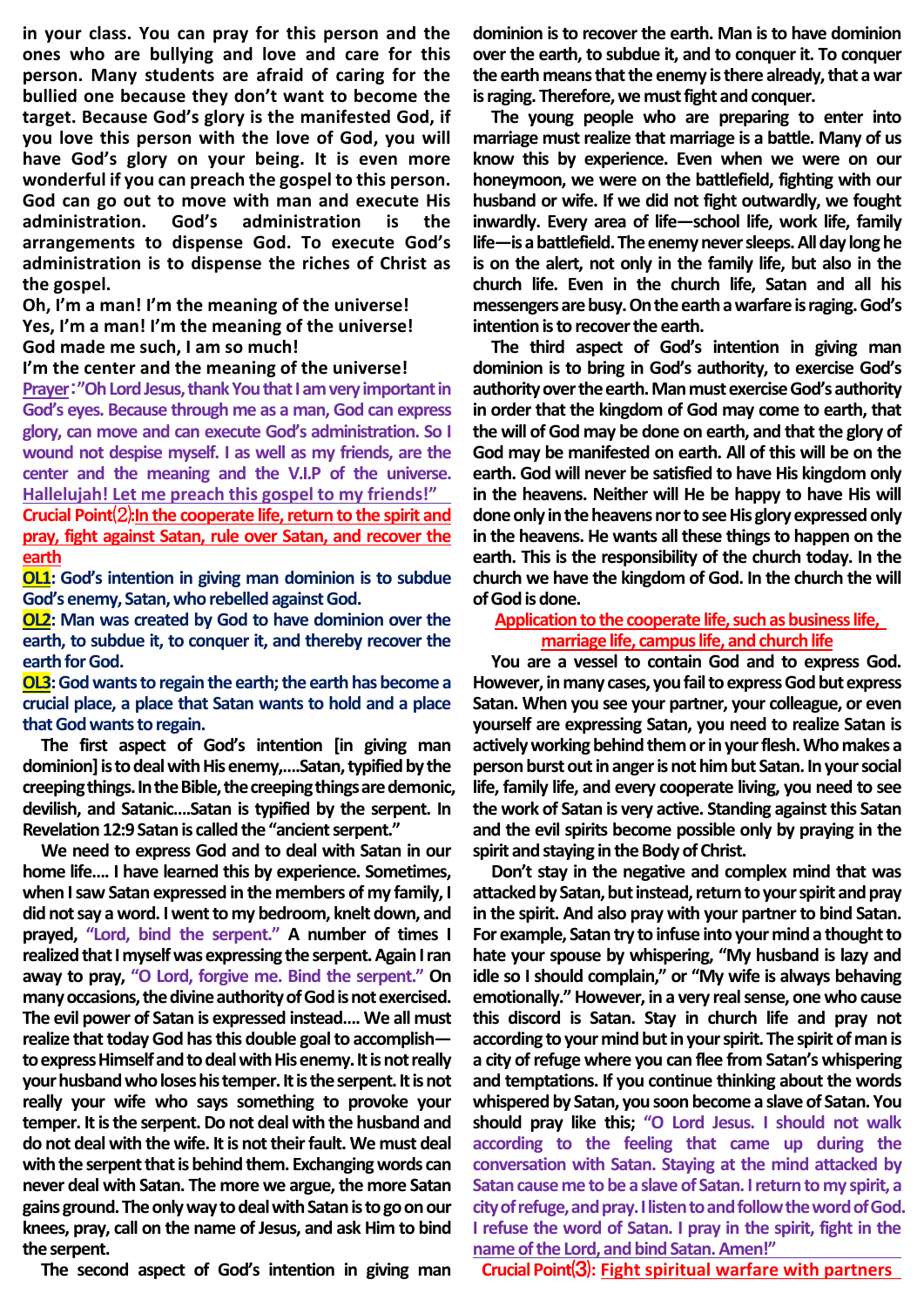#### **to fulfill God's wishes by faith**

**OL1: The church as the one new man is the corporate man in God's intention, and this new man will fulfill the twofold purpose of bearing God's image to express Him and of fighting against God's enemy for God's kingdom. OL2: The one new man is a corporate God-man. All the believers are components of this one corporate and universal new man. We must fight the spiritual warfare not**  individually but in the Body, in the one new man.

**The church as the new man is a warrior fighting against God's enemy, for the new man is now fulfilling God's purpose to express God and to fight against God's enemy for God's dominion, God's kingdom.**

**Eph. 6:10-12 Finally, be empowered in the Lord and in the might of His strength. Put on the whole armor of God that you may be able to stand against the stratagems of the devil, For our wrestling is not against blood and flesh but against the rulers, against the authorities, against the world-rulers of this darkness, against the spiritual forces of evil in the heavenlies.**

"**Blood and flesh" refers to human beings. Behind**

**men of blood and flesh are the evil forces of the devil, fighting against God's purpose. Hence, our wrestling, our fighting, must not be against men but against the evil spiritual forces in the heavenlies…." This darkness" refers to today's world, which is fully under the dark ruling of the devil through his evil angels. "The world-rulers of this darkness" are the princes Satan has set up to rule the various nations. Because of the working of Satan, who is the authority of darkness, the earth and its atmosphere have become "this darkness." "The spiritual forces of evil in the heavenlies" are Satan and his spiritual forces of evil in the air. The warfare between the church and Satan is a battle between us who love the Lord and who are in His church and the evil powers in the heavenlies. We must fight against these spiritual forces.**

**The new man fights against God's enemy not only by being empowered in the Lord but also by putting on the various attributes of Christ as the whole armor of God. The whole armor of God is for the entire Body, not for any individual member of the Body.**

### **For the young working saints and graduate students**

**People in the world describe that business life is a warfare by saying, "When you go to the company, there are seven enemies." This is an expression. But this proverb does not indicate whom to fight against and how to fight. But the Bible clearly states that. Rather than fighting those who attack you, fight against Satan who is active and motivated behind people and the evil spirits who are Satan's subordinates. In this battle, it is impossible for you to fight only with your power. Your power and ability are no meaning. Because Satan is much stronger than you. You are empowered in the Lord's abilities and fight in the body of Christ putting on the whole armor of God**

**Satan will attack you in a way of tricking. And keep you away from the church life or not too deep within.**

**Because Satan cannot overcome the built church. Satan will also work to bring you back to the mind. Because God's talk is only in the spirit, and Satan cannot attack it by whispering.**

**For example, Satan will speak "even if you mention God 's twofold purpose, in Japan, such Bible stories are not valid for real business life," or "The words of Bible are only a doctrinal issues, and are useless in Japan." or "If you don't do your best by yourself, you 'll be fired." Please read the excerpt about the fight for the Israelites to enter good land on p.338 in Numbers Overview (Part A). "If the children of Israel feared God and loved God, they would have known and boldly declared the desire of God's heart, 'The land of Canaan is the land that God has commanded us to get, so God is responsible for us getting that land. We love God so we can enter the land even if we risk our lives.' That would have increased the faith of the Israelites. However, they lost their faith because they kept their own lives and feared death and did not fear God." You should not abandon your faith by the fear of getting fired from the company. You should work diligently in the company and have a good testimony, and never lose faith in fear of being fired. If a problem occurs at the company, pray with the brothers and sisters, fight against Satan to maintain your testimony, and deal with Satan.**

**Prayer** : **"Oh Lord Jesus, before the Israelites enter Canaan 's good land, they saw the Canaan people were great and very strong. To take care of their own safety, they became unbelieving and lost the desire of God. This is a warning to us. Do not be afraid to be fired by your company because of your faith. If we keep ourfaith and seek for God's desire, God will surely bless our business life. I will Learn praying and fighting in spirit with spiritual partners"**

## **The Mystery of Human Life**(2) **Our attitude: "Express"**

**A. "Come and let us return to Jehovah; … He will heal us, And … He will bind us up. He will enliven us …. Therefore let us know, let us pursue knowing Jehovah: His going forth is as sure as the dawn, And He will come to us as the rain, As the latter rain which waters the earth." (Hosea 6:1-3)**

**B. "Come to Me all who toil and are burdened, and I will give you rest."—This refers to the toil of struggling to be successful in any work. Whoever toils thus is always heavily burdened.…Rest refers not only to being set free from the toil and burden under the law or religion or under any work or responsibility, but also to perfect peace and full satisfaction.(Matt. 11:28, Fn1&2)**

**C. "Let us therefore come forward with boldness to the throne of grace that we may receive mercy and find grace for timely help."—When we are in a pitiful condition, first God's mercy reaches us and brings us into a situation in which He is able to favor us with His grace.…God's mercy reaches farther and bridges the gap between us and God's grace. God's mercy and grace are always available to us.(Heb. 4:16, Fn2)**

**D."Come! And let him who is thirsty come; let him who wills take the water of life freely."—This verse can be considered**